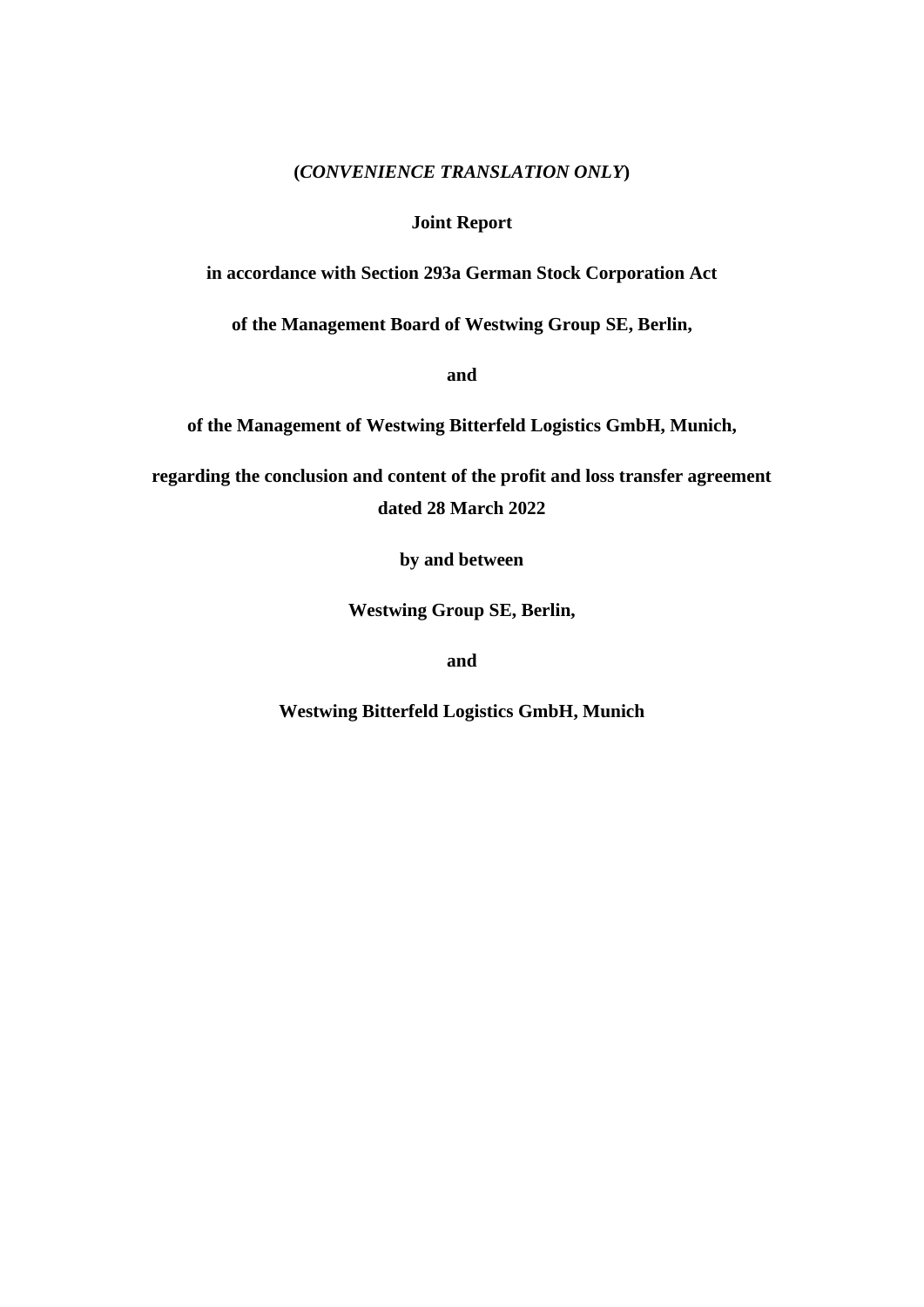# **I. Preliminary notice**

The management board of Westwing Group SE with registered seat in Berlin, registered with the commercial register (*Handelsregister*) of the local court (*Amtsgericht*) of Charlottenburg under HRB 239114 B (hereinafter also referred to as "**Westwing**" or the "**Controlling Company**") and the general manager of Westwing Bitterfeld Logistics GmbH with registered seat in Munich, registered with the commercial register of the local court of Munich under HRB 265507 (hereinafter also referred to as the "**Affiliate**" or "**Dependent Company**") hereby jointly present the following report ("hereinafter the "**Report**") in accordance with Article 9(1) lit. c) ii) SE Regulation in conjunction with section 293a of the German Stock Corporation Act (Aktiengesetz, "**AktG**") regarding the profit and loss transfer agreement by and between the Controlling Company and the Dependent Company dated 28 March 2022 (hereinafter also referred to as the "**Agreement**") in order to be submitted to the Annual General Meeting of Westwing for approval. The Agreement is attached to the Report as Annex. The Report serves to inform the shareholders of the Controlling Company in preparation of the Annual General Meeting of the Controlling Company on 18 Mai 2022.

The Agreement was signed by the management board of the Controlling Company and the gereral management of the Dependent Company on 28 March 2022. The Agreement requires the approval of the general meeting of Westwing as well as the approval of the shareholders' meeting of the Dependent Company in order to become effective. The shareholders' meeting of the Dependent Company will be asked to consent to the Agreement in a timely manner. The management board and the supervisory board of Westwing will propose to the annual general meeting convened for 18 May 2022 to approve the conclusion of the Agreement.

Pursuant to section 294 (2) AktG, the Agreement must also be entered into the commercial register of the Affiliate in order to become effective. With regard to the provisions on profit transfer and loss absorption, the Agreement shall apply retroactively from 1 January 2022.

# **II. The Contractual Parties of the Agreement**

# **1. Westwing Group SE**

The Westwing Group SE is a European Company under German law with registered seat in Berlin. The shares of the Controlling Company are listed in the regulated market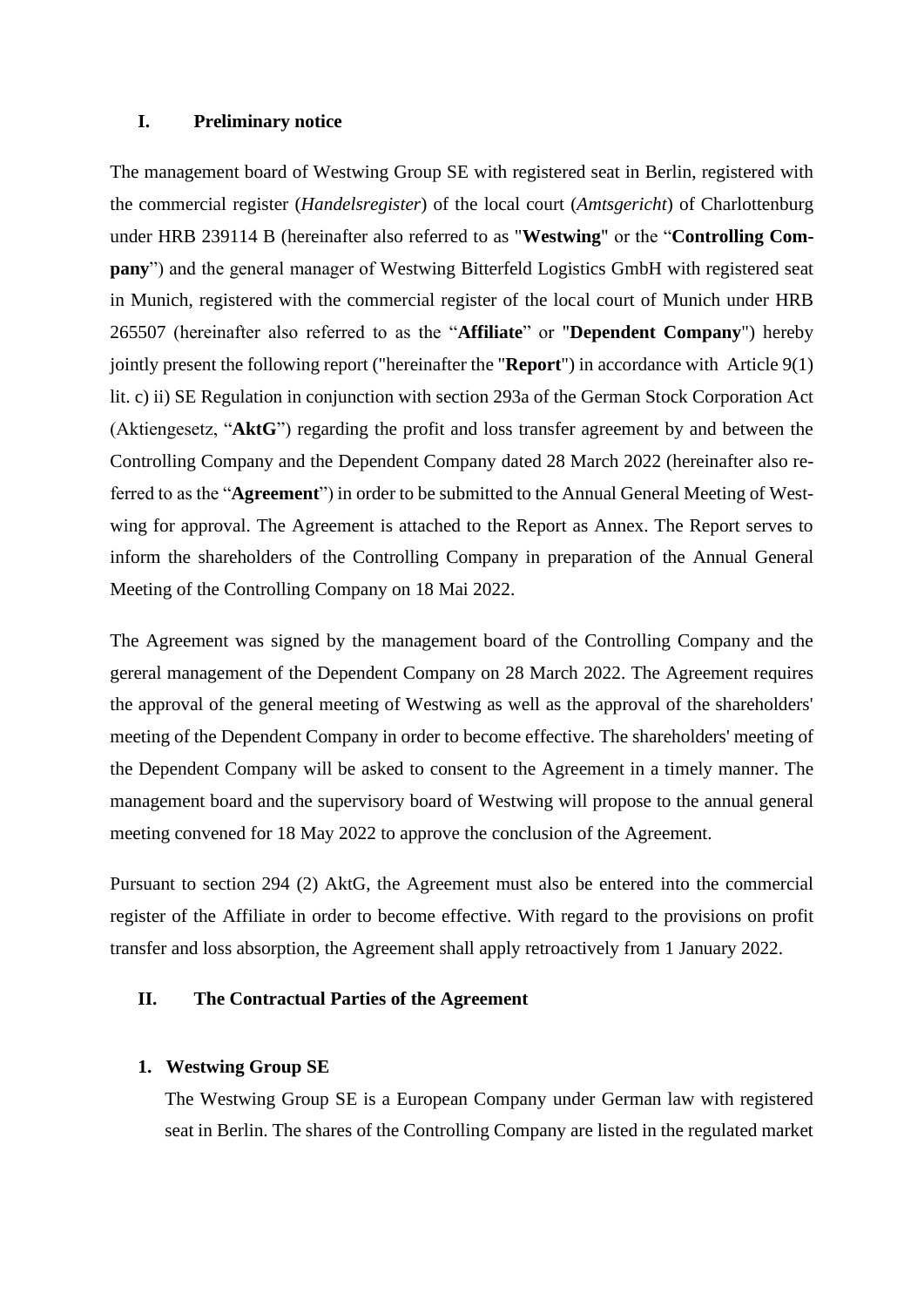(Prime Standard) of the Frankfurt Stock Exchange (ISIN: DE000A2N4H07 / WKN: A2N4H0).

The Controlling Company together with its direct and indirect affiliates ("**Westwing-Group**") operates as an inspirational brand in Home & Living eCommerce in Europe.

Westwing was founded in 2011 and offers customers different Home & Living categories such as textiles, furniture, lighting, kitchen accessories and decoration.

Westwing is a Home & Living eCommerce brand in Europe and aims to inspire its loyal customers through a "shoppable magazine" concept with a curated range of products and varying content.

Since Westwing's founding, our strategy has always been to inspire our customers by providing them with a daily interior magazine with the opportunity to discover and instantly shop their favorite Home & Living pieces. This shopping experience distinguishes us from typical Home & Living eCommerce, which is usually search based. We offer our customers relevant Home & Living categories such as textiles, furniture, lighting, kitchen accessories, and decoration, and can thereby address all their Home & Living needs.

Through our daily themes, our customers can find new ideas from décor tips to home stylings with matching products. Additionally, they find a large variety of products on WestwingNow, our permanent assortment website. We present our products alongside beautiful visual content such as shoppable interior themes, home stories and home styling tips.

Our content creation is done by a large team of art directors, interior designers, videographers and photographers, among others. The content creation teams work with the style and merchandizing teams to find the right combination of inspiration and merchandizing for our customers.

In accordance with its Articles of Association, the object of the Controlling Company is the development, marketing and provision of internet services (e-commerce trade in goods of various kinds, in particular furnishings, furniture, decorative accessories, antiques, home textiles and related products), the development, production and marketing of and trade in such goods, in particular furnishings, furniture, decorative accessories, antiques, home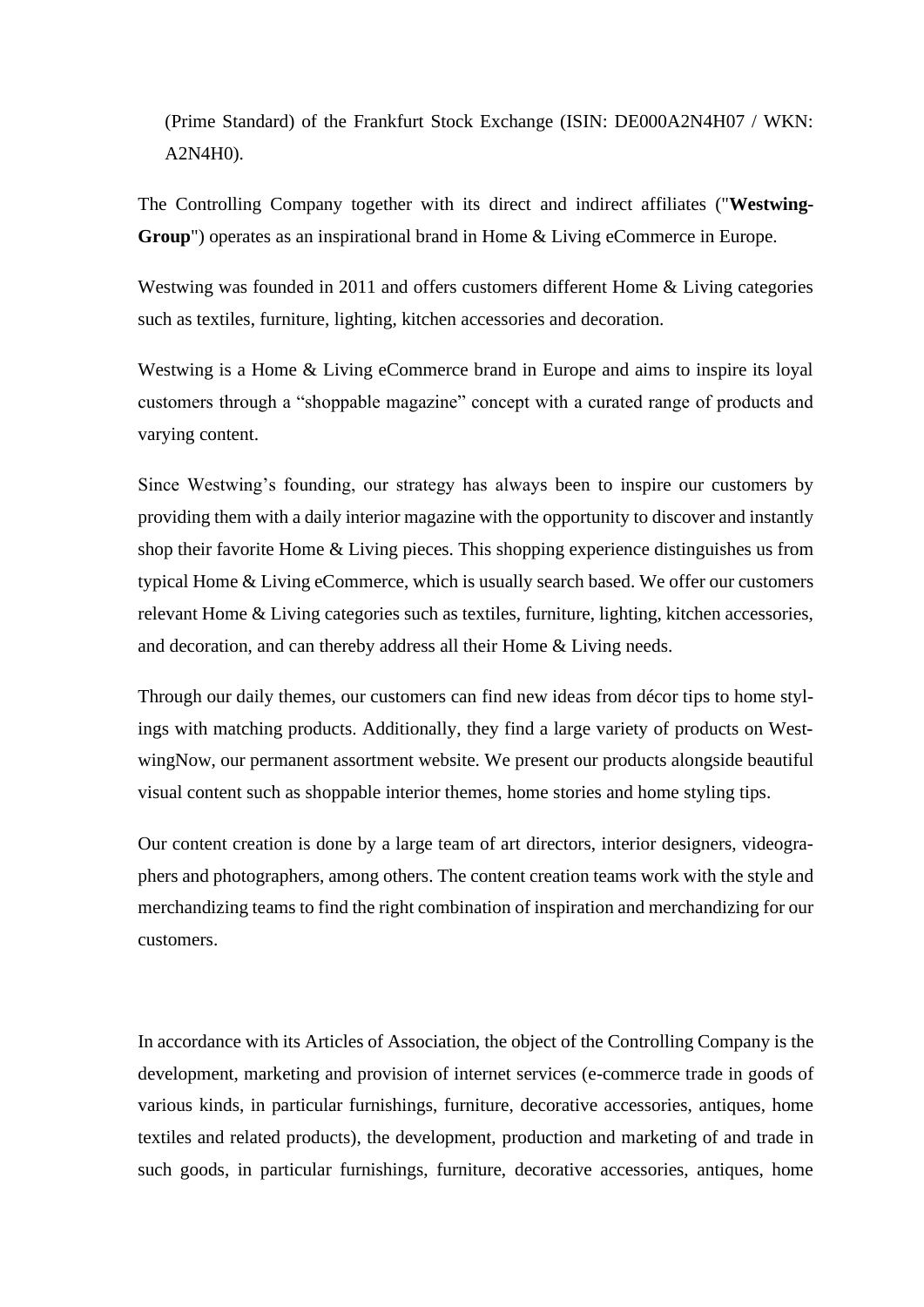textiles and related products, the provision of logistics services, digital services and all related business and services in Germany and/or abroad, itself or through affiliates or otherwise. Westwing is entitled to take all actions and measures and may engage in all transactions that are related to the object of the company or are suitable to directly or indirectly serve the object of the Controlling Company. Westwing may also establish, acquire and participate in other companies in Germany and abroad as well as manage such companies or limit itself to the management of a participation. It may have its operations and the shareholdings it holds managed in whole or in part by affiliated companies or transfer or outsource them to such companies and conclude inter-company agreements. Westwing may also establish branches and permanent establishments at home and abroad. Westwing may also limit its activities to a part of the activities mentioned in section 2 (1).

The share capital of the Controlling Company amounts to EUR 20,903,968.00 and is divided into 20,903,968 bearer shares (no-par value shares) with a pro rata amount of the share capital of EUR 1.00 per share at the time of the presentation of this Report.

The management board currently consists of Stefan Smalla and Sebastian Säuberlich. The supervisory board currently consists of Christoph Barchewitz (chairman of the supervisory board), Dr. Antonella Mei-Pochtler (vice chairman of the supervisory board), Michael Hoffmann, Thomas Harding and Mareike Wächter.

As of 31 December 2021 Westwing employed 488 employees.

The Controlling Company is subject to unlimited corporation tax and trade tax in Germany.

The financial year of the Controlling Company is the calendar year. The annual financial statements of the Controlling Company record a net loss of TEUR 26,060 and an accumulated deficit of TEUR 142,987 for the financial year of 2019. For the financial year of 2020, the annual financial statements of the Controlling Company show a net profit of TEUR 4,489 and an accumulated deficit of TEUR 138,498. The consolidated financial statements of the Controlling Company show an annual result of EUR -38.0 million for the financial year of 2019 and EUR 29.8 for the financial year of 2020.

The balance sheet of the Controlling Company records on 31 December 2021 a balance sheet total of TEUR 261,334. With equity of TEUR 224,176, the equity ratio on 31 December 2019 was around 96 % (31 December 2020: around 93 %).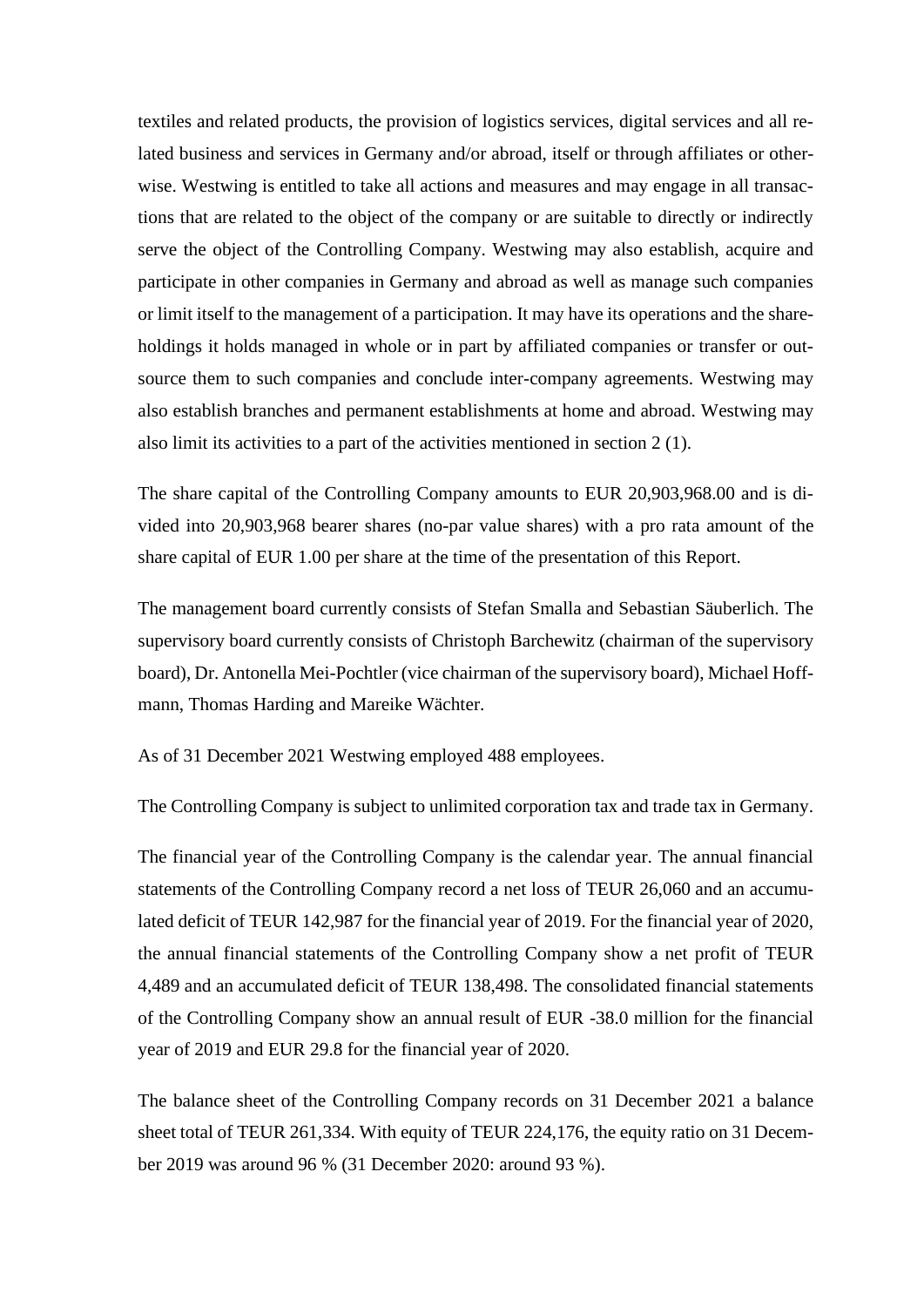For further details on the economic situation of the Controlling Company and the Westwing Group, we refer to the last three adopted annual financial statements, approved consolidated financial statements and combined management reports for the financial years from 2019 until 2021, which, in addition to this Report pursuant to Article  $9(1)$  lit. c) ii) SE Regulation in conjunction with section 293f (1) sentence 1 no. 2 AktG, will be accessible on the website of the Controlling Company.

# **2. Westwing Bitterfeld Logistics GmbH**

The Dependent Company is a limited liability company (*Gesellschaft mit beschränkter Haftung*) under German law with its registered office in Munich. Westwing is the sole shareholder of the Affiliate. The Dependent Company was founded in 2021.

The object of the Affiliate as defined in the Articles of Association is the provision of logistic services, in particular transport, handling and storage and other distribution services, including the associated services, insofar as no licence is required for this.

The share capital of the Dependent Company is EUR 25,000. The managing director is Sebastian Säuberlich. The Dependent Company has no supervisory or advisory board. The Dependent Company has no employees at the time of the presentation of this Report.

The financial year of the Dependent Company corresponds to the calendar year. According to the annual financial statements under commercial law, the Dependent Company generated a net deficit of EUR 463 in the financial year of 2021. On 31 December 2021, the balance sheet records a balance sheet total of EUR 24.996 and equity of EUR 24.537.

# **III. Legal and economic reasons for concluding the Agreement**

Westwing and the Dependent Company intend to conclude the Agreement in the financial year of 2022, in which the Dependent Company undertakes to transfer its entire profit to Westwing. In return, Westwing undertakes to assume the losses of the Dependent Company.

The Agreement is an economically reasonable and thus customary arrangement for the integration of affiliates in a group. The Agreement is concluded because of the tax advantages for the group as whole as described below.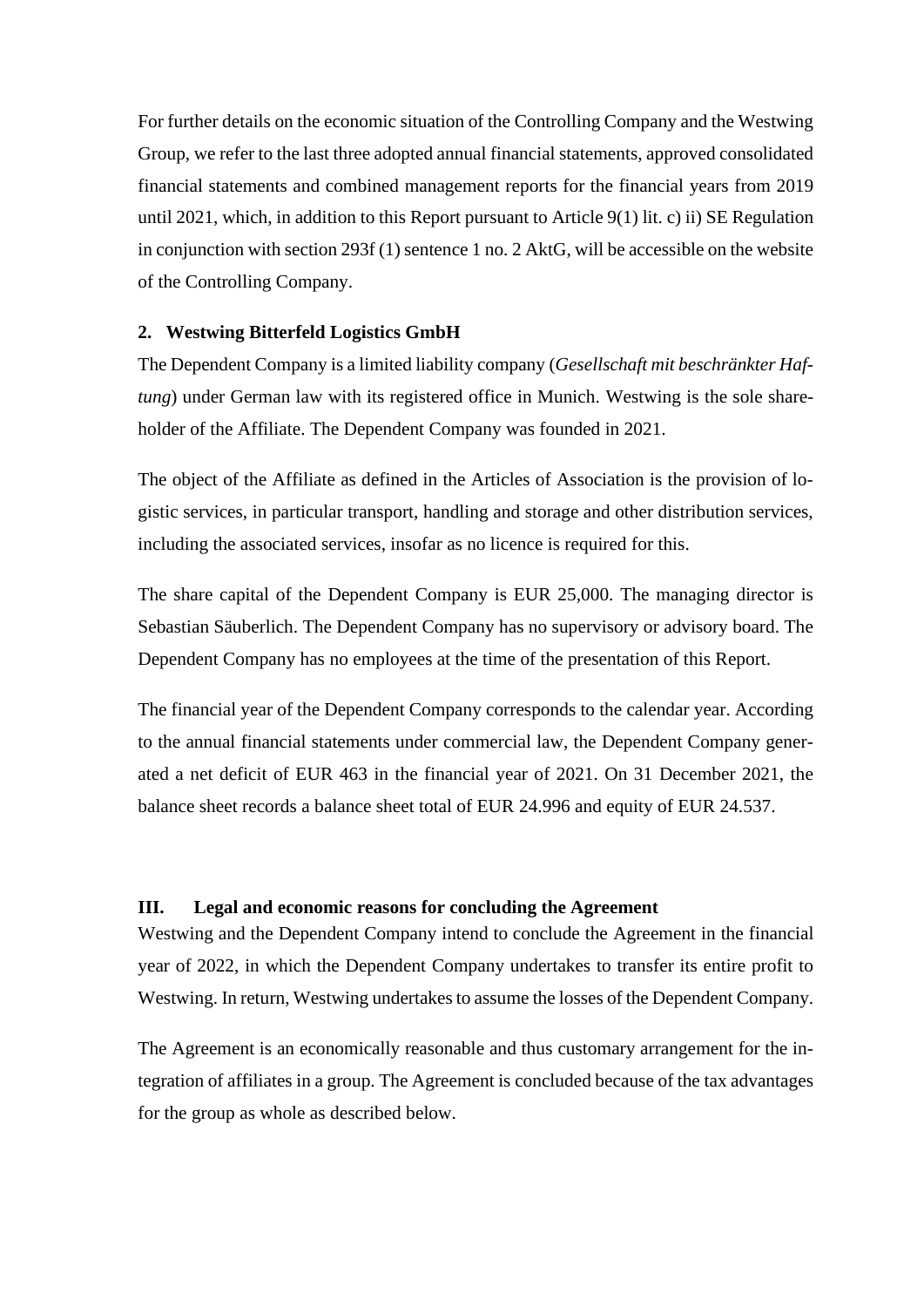This Agreement serves to establish a tax group for corporate income tax purposes - and thus also for trade tax purposes - between Westwing and the Dependent Company pursuant to sections 17, 14 of the Corporate Tax Act (*Körperschaftsteuergesetz*, "**KStG**"). Westwing holds all shares in the Dependent Company. The tax group for corporate tax purposes results in combined taxation of the Controlling Company and the Dependent Company. The Agreement allows Westwing to utilize potential start-up losses of the subsidiary for tax purposes or to apply its own loss carryforwards to future profits of the subsidiary. Likewise, taxation in the event of profit distributions by the subsidiary will be avoided in the future. The Agreement thus has a positive effect on the company result. No risks beyond the usual business risks associated with the Dependent Company's activities are evident.

The conclusion of the Agreement has no economic or operational effects on the Contractual Parties. In particular, no changes in the ownership interests in the Contractual Parties are associated with it. The Agreement cannot be terminated before the expiration of five (5) years.

There are no economically reasonable alternatives to the conclusion of the Agreement between Westwing and the Dependent Company with which the objectives described above could have been achieved equally or better.

#### **IV. Explanation of the contractual content of the Agreement**

The content of the Agreement is based on the legal requirements of sections 291 et seq. AktG and it is essentially limited to the necessary provisions, supplemented by provisions resulting from the requirements for the recognition of the intended tax group.

The following should be noted with regard to the individual provisions of the Agreement:

#### **1. Profit Transfer (Section 2 of the Agreement)**

The Dependent Company undertakes to transfer its respective total profit determined in accordance with the provisions of the German Commercial Code (*Handelsgesetzbuch*, HGB) to Westwing as of the beginning of the financial year in progress at the time of the entry of this Agreement into the Commercial Register, subject to the creation or dissolution of reserves specified in more detail. The annual surplus arising without the transfer of profits shall be transferred, reduced by any loss carried forward from the previous year and by the amount to be allocated to the legal reserves pursuant to section 300 AktG, as well as by the amount blocked from distribution pursuant to section 268(8) HGB. Section 301 AktG must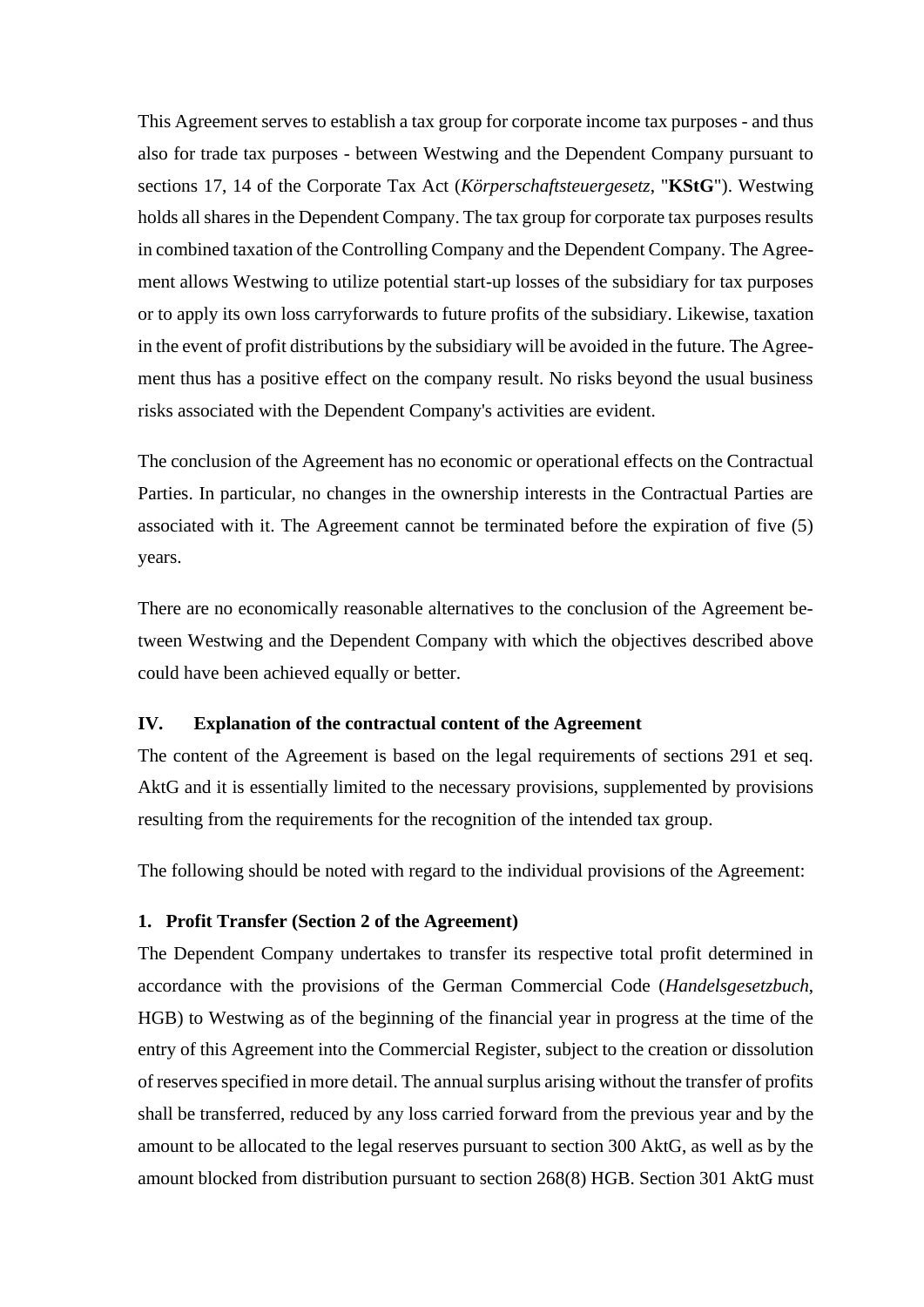be observed. The Dependent Company may only transfer amounts from the annual net profit to further revenue reserves pursuant to section 272(3) HGB with the consent of Westwing, provided that this is permissible under commercial law and economically justified on the basis of a reasonable commercial assessment. Further revenue reserves formed during the term of the Agreement pursuant to section 272(3) HGB must be dissolved at Westwing's request and used to offset the net loss for the year or transferred as profit to the extent permitted by law.

This provision corresponds to the limits on the transfer of profits provided for in section 301 AktG and applicable here accordingly. Section 301 AktG, as amended, is applicable accordingly. A transfer of amounts from the dissolution of reserves formed before the beginning of the Agreement is excluded.

The tax group for profit tax purposes generally requires a transfer of the entire profit of the Dependent Company; only under certain conditions the formation of revenue reserves from the income generated by the subsidiary is permissible. According to section 2(2) of the Agreement, the Dependent Company may only, excluding statutory reserves, transfer amounts from the annual net profit to further revenue reserves pursuant to section 272(3) HGB to the extent the consent of the Controlling Company is given and the transfer is legally permissible and economically justified on the basis of a reasonable commercial assessment. This wording is based on the wording of section 14(1) sentence 1 No. 4 KStG in conjunction with section 17(1) sentence 1 KStG. There must be a specific occasion for the formation of the reserve. In this case, the profit to be transferred by the Dependent Company to the Controlling Company is reduced.

Pursuant to section 2(4) sentence 1 of the Agreement, the claim for profit transfer arises at the end of the last day of the respective financial year of the Controlling Company (currently 31 December). It becomes due 6 weeks after the approval of the annual financial statements of the Dependent Company.

The regulations described above are customary within the framework of a profit and loss transfer agreement and closely follow the legal regulations.

### **2. Loss Assumption (Section 2(5) of the Agreement)**

Westwing is obliged to assume losses in accordance with the provisions of article 9(1) lit. c) of the Regulation (EC) No 2157/2001 ("**SE-Regulation**") in conjunction with section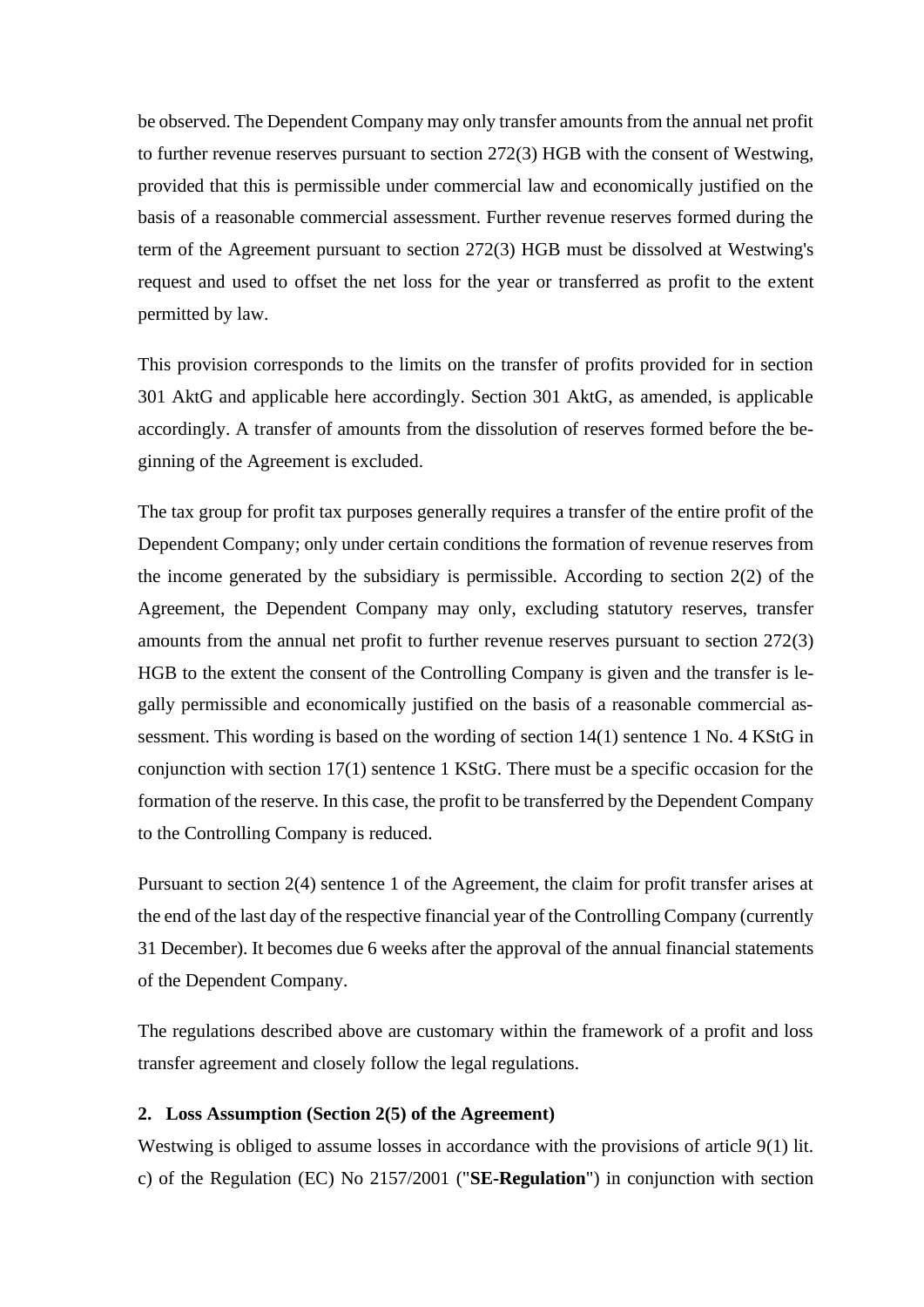302 AktG, which both apply as amended to the Agreement. In this respect, Westwing bears the economic risk of the Dependent Company. This assumption of losses is a legally binding consequence of the Agreement. The reference in section 2(5) of the Agreement to the provision of section 302 AktG referring to section 302 AktG, as amended, constitutes a dynamic reference.

According to the current version of section 302(1) AktG at the time the Report is presented, the obligation of the Controlling Company to assume losses only applies insofar as a net loss for the year that would otherwise arise is not offset by withdrawing amounts from further revenue reserves that were transferred to them during the term of the Agreement. Thus, to the extent that further revenue reserves were formed during the term of the Agreement, they may be dissolved to compensate for losses in subsequent years instead of bringing this about by compensatory payments by the Controlling Company.

Pursuant to section 2(5) sentence 2 in conjunction with section 2(4) sentence 1 of the Agreement, the obligation to assume losses shall arise at the end of the last day of the relevant financial year of the Dependent Company (currently 31 December). The claim for compensation of losses is due 6 weeks after the approval of the annual financial statements of the Dependent Company.

The provisions set out in section 2(5) of the Agreement correspond to provisions on loss compensation typically contained in profit and loss transfer agreements and they are strongly based on the statutory provisions.

#### **3. Information Rights (Section 3 of the Agreement)**

In addition to the statutory information rights, the Agreement grants Westwing full information rights regarding the books and other business documents of the Dependent Company. Thus, Westwing may at any time request to inspect the relevant documents and information on the business affairs of the Dependent Company. The provision considers the interest of the Controlling Company to be informed about the business development of the Dependent Company and to be able to calculate any claims for the transfer of profits or obligations to compensate for losses. For this reason, section 3 sentence 2 of the Agreement additionally stipulates that the rights and obligations with regard to the period during which the Agreement was valid remain unaffected by the event of a termination of the Agreement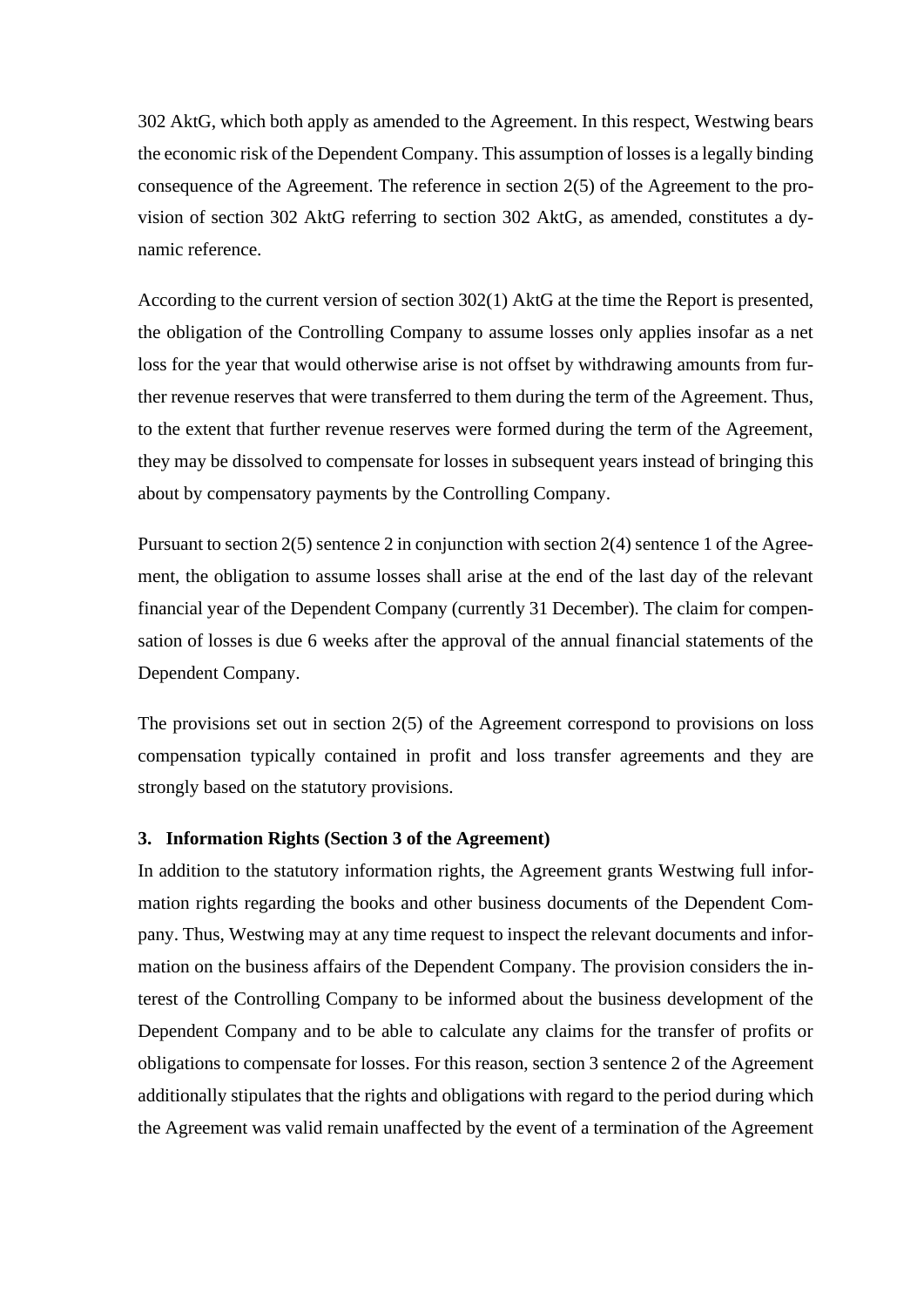or a partial or complete sale of the shares in the Dependent Company by the Controlling Company.

#### **4. Effectiveness and Term of the Agreement (Section 4 of the Agreement)**

The Agreement is concluded subject to the approval of the general meeting of Westwing and the approval of the shareholders' meeting of the Dependent Company. It shall become effective upon entry into the commercial register of the Dependent Company and shall apply with retroactive effect from the beginning of the financial year in progress at the time of its entry. The requirement of the entry into the commercial register of the Dependent Company for effectiveness of the Agreement is a result of the corresponding application of the provision stated in section 54 of the Act on Limited Liability Companies (*Gesetz betreffend die Gesellschaften mit beschränkter Haftung*, "**GmbHG**").

The Agreement is concluded for an indefinite period of time. In general, the Agreement may only be terminated with two months' notice prior to the end of the financial year. However, it may be terminated not earlier than at the end of the financial year after which the tax group to be established by the Agreement has completed its minimum term for tax purposes (according to the current legal situation: five (5) years; section 14(1) sentence 1 no. 3 in conjunction with section 17 KStG and section 2(2) sentence 2 of the Business Tax Act (*Gewerbesteuergesetz*, "**GewStG**")). The notice of termination must be given in writing. The punctuality of the notice of termination is determined by its receipt by the respective other Contractual Party. The Agreement shall be extended by one year after expiration of the minimum term applying the same notice period for termination.

The right to terminate for good cause without any notice period remains unaffected pursuant to section 4(3) sentence 1 of the Agreement. Section 4(3) sentence 2 of the Agreement mentions examples of reasons which may justify a termination for good cause in individual cases. Accordingly, termination for good cause is possible if the Controlling Company sells all its shares in the Dependent Company or sells shares in the Dependent Company with the consequence that the prerequisites of the financial integration of the Dependent Company in the Controlling Company no longer are satisfied according to tax law. In addition, the contribution of the shares in the Dependent Company by the Controlling Company as well as a transformation, spin-off, merger or liquidation of the Controlling Company or the Dependent Company may constitute good cause for termination without notice. In addition, in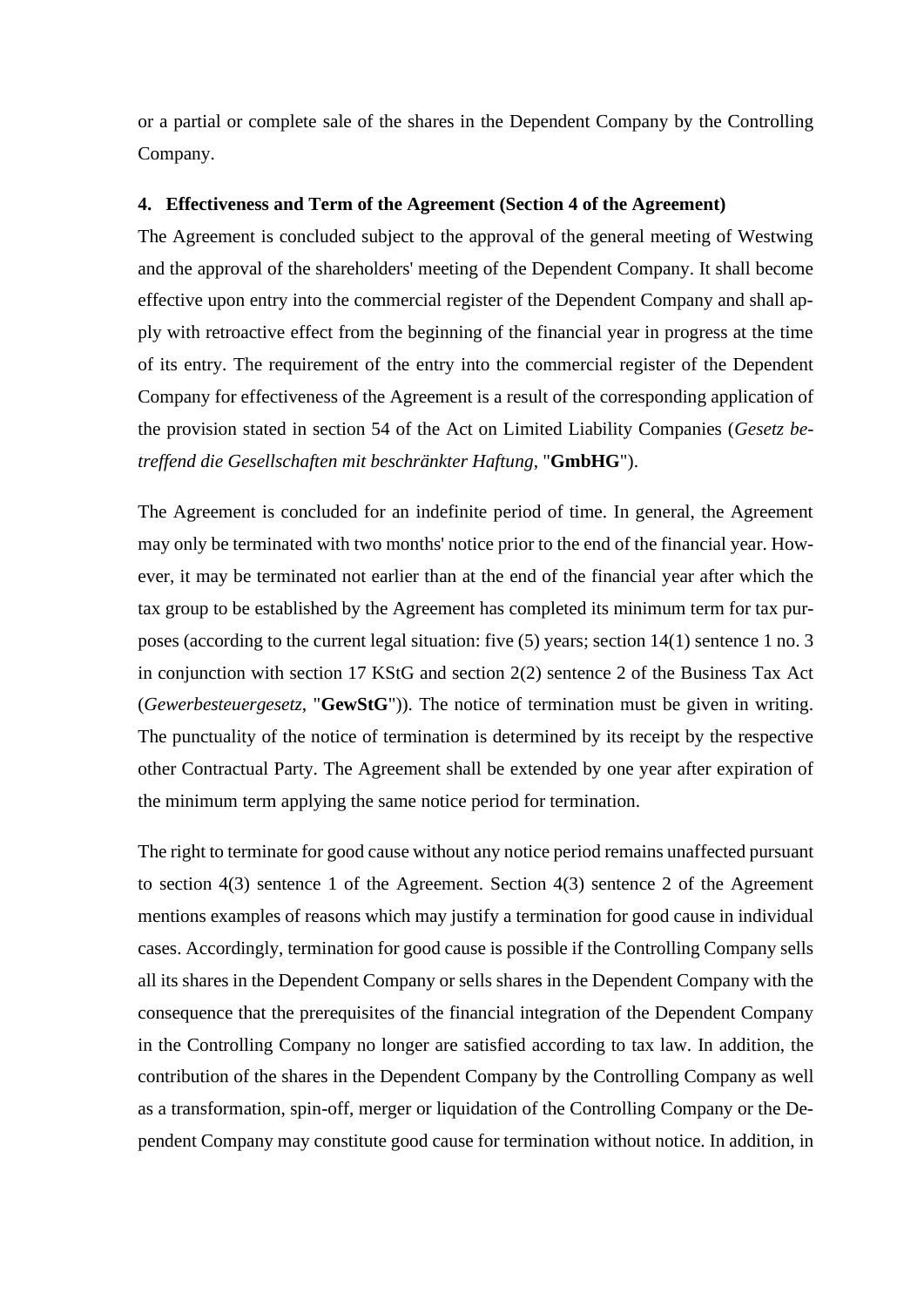accordance with section 297 AktG, there is the possibility of a premature termination for good cause without application of any notice period, which cannot be excluded by contract.

At the end of the Agreement, Westwing is obliged to provide security to the creditors of the Dependent Company. This protection of creditors is mandatory under article 9(1) lit. c) ii) SE-Regulation in conjunction with section 303 AktG. The prerequisite for this is the establishment of the creditors' claim before the termination of the Agreement was entered into the commercial register and that the creditor notifies the Westwing no later than six (6) months after the announcement of the entry concerning the Agreements' termination.

# **5. Severability Clause (Section 5 of the Agreement)**

A severability clause is provided which determines the validity and enforceability of the Agreement in the event of invalidity or unenforceability of individual components at the time of conclusion or later point of time, e.g. due to a change in the law or in the judicial practice. In addition, it is stipulated that amendments or additions to the Agreement must be made in writing. This also applies to the requirement of the written form itself.

# **V. Determination in accordance with sections 304, 305 AktG / Review of the Agreement**

No compensation payment and no settlement for external shareholders of the Dependent Company is to be determined by the Agreement, as Westwing holds all shares in the Dependent Company and, therefore, there are no external shareholders of the Dependent Company. Therefore, a valuation of the involved companies to determine an appropriate compensation and an appropriate settlement is also not to be conducted. Since Westwing holds all shares in the Dependent Company, there is also no need for a review of the Agreement by competent auditors pursuant to Article 9(1) lit. c) ii) SE Regulation in conjunction with section 293b AktG.

The summarised evaluation of the Agreement shows that it is advantageous for both, Westwing as the Controlling Company and Westwing Bitterfeld Logistics GmbH as the Dependent Company.

Munich, 5 April 2022 Westwing Group SE